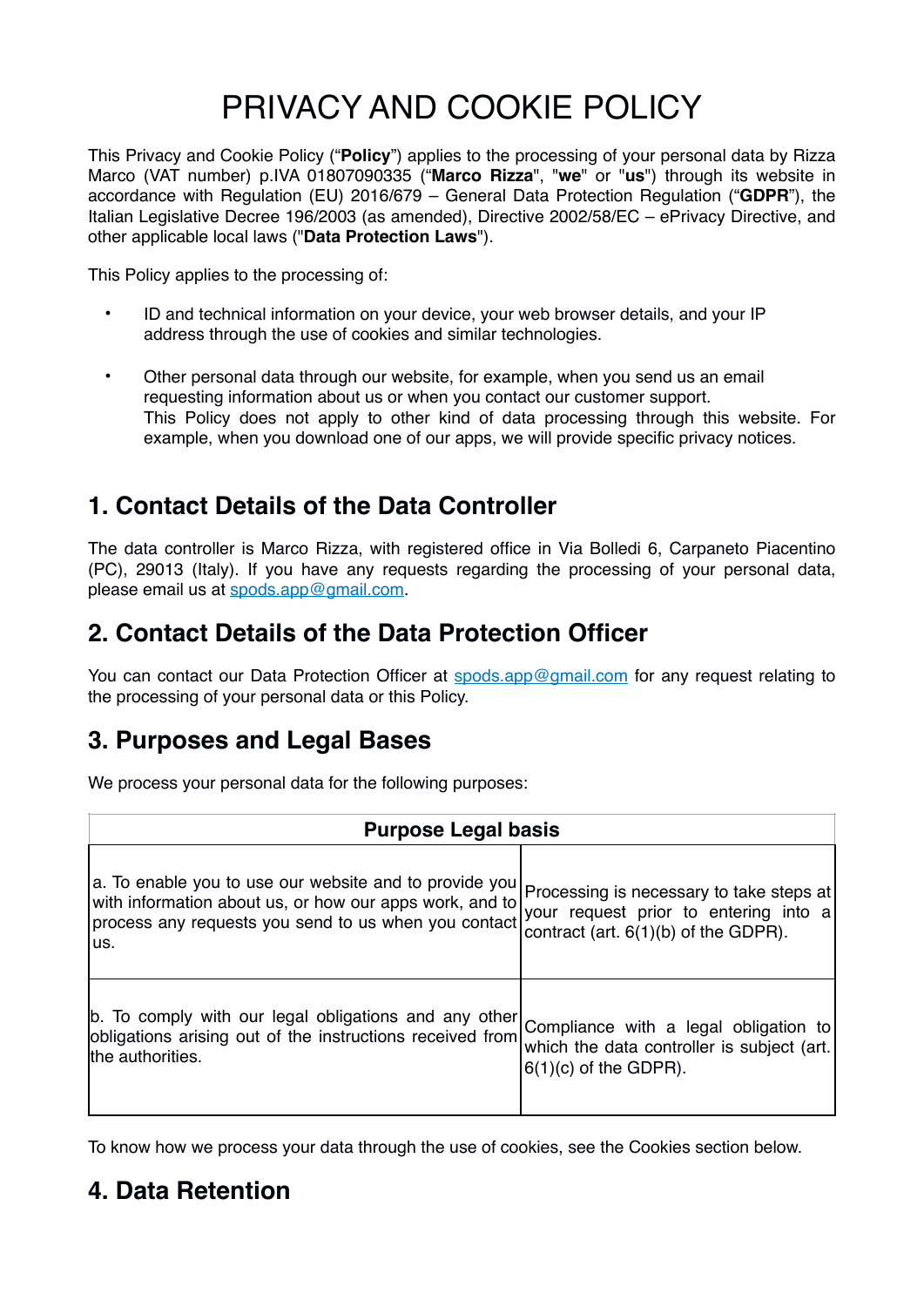We retain data collected through the use of our website for as long as necessary to carry out the purposes indicated above and in accordance applicable laws. We retain copies of email correspondence for a period of one year, except where a legal obligation imposes a longer period of time. To know how long your data is stored through cookies, see the Cookies section below.

### **5. Your Choices**

Providing navigation data is necessary if you want to navigate and interact with our website. Same goes for the information you share with us when you contact us to request information or support. You can freely decide whether to accept cookies and other tracking technologies not strictly necessary for the functioning of the website as indicated below in the Cookies section below.

### **6. With Whom We Share Your Data**

We may share your data with our contractors, service providers, consultants and commercial partners as well as any competent judicial, administrative or regulatory authority. Your data can also be collected by third parties when you accept third party cookies. Please see the Cookies section below for more information.

## **7. Your Privacy Rights**

To the extent these are applicable to the processing described in this Policy, you have the following rights, as specified in the GDPR:

- the right of access to your personal data collected and processed by us.
- the right to obtain the updating or rectification of your personal data.
- under certain conditions pursuant Data Protection Laws, the right to obtain the cancellation of your personal data ("right to be forgotten"), the right to restrict the processing of your personal data, and right to data portability.
- the right to object to the processing of your personal data under legitimate grounds. To exercise your rights, you may contact us, in writing by sending a letter to our headquarters, or by sending an email to [spods.app@gmail.com.](mailto:spods.app@gmail.com?subject=Processing%20of%20personal%20data) You also have the right to lodge a complaint with the Italian Data Protection Authority or the competent national data protection or judicial authority.

### **8. Cookies What are cookies?**

Cookies are small files that a website stores on your computer or mobile device when you visit it. Cookies are stored through your web browser, based on your settings and preferences. Technologies of this type, such as web beacons, clear GIFs, and all types of local storage introduced through HTML5, can be used to provide basic functionality and to collect information on your browsing experience.

There are various types of cookies, based on their characteristics and use. While some cookies and tracking technologies are strictly necessary to navigate a website (for example, cookies that remember your preferences and settings; or cookies that keep your account logged in), others need your consent to be installed (for instance, to enable you to receive information about other products and services, or to improve your navigation experience).

#### **Technical cookies**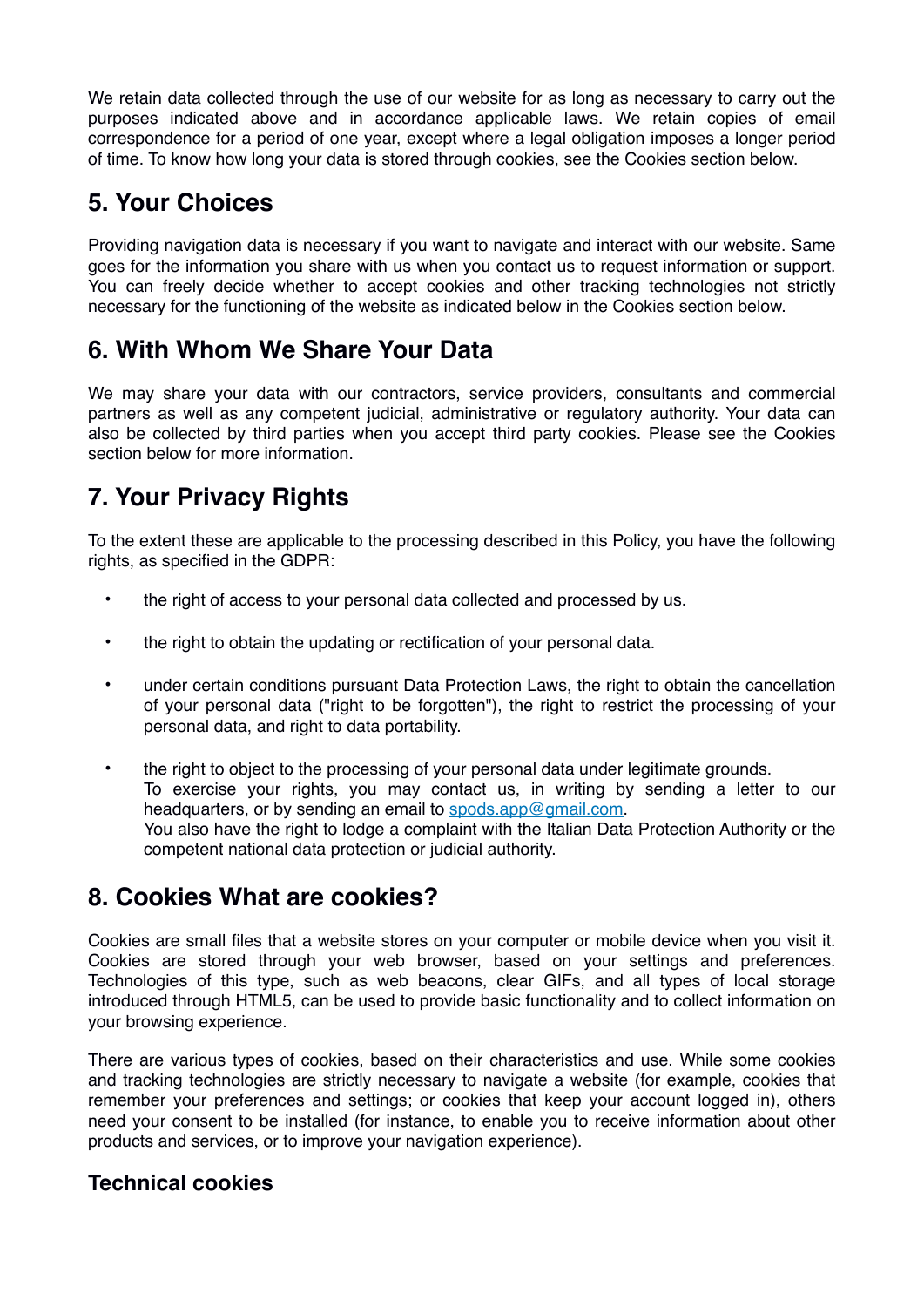Technical cookies do not need your consent and include:

- Session cookies which are necessary for the proper operation of a website. They are called as such because their duration is strictly limited to the work session (and are deleted after users close their browser).
- Analytics cookies which are used directly by the website owner to collect aggregate data on the number of visitors and how they interact with the website to improve its services. These cookies are not deleted after users close their browser but are retained by the device until a pre-defined expiration date or until they are deleted.
- Functional cookies which help the website remember users' choices and settings such as language or privacy preferences. We use a functional cookie that allows the website to remember your cookie preferences. We also use Google Analytics, which uses third party cookies as explained below.

#### **Profiling cookies**

• Profiling cookies are aimed at tracking users' online behavior and creating user profiles (for example, considering users' choices or preferences) in order to send marketing communications in line with the preferences shown by users while navigating the web. Profiling cookies and the processing of the users' personal data that derives from them is optional, meaning that they require your consent. When installed by third parties without safeguards aimed at minimizing the processing of your data, analytics cookies are comparable with profiling cookies, meaning that you need to consent to these too.

We do not host our own profiling cookies within this website, but this website hosts thirdparty cookies (including profiling cookies), as explained below.

#### **Third-party cookies**

• So-called third-party cookies are set by external providers. This is because a website may feature certain elements (images, maps, sounds, specific links to sites located in another domain, etc.) installing third-party cookies residing in a different server.

Our website uses profiling and analytics cookies managed by external organizations. The data collected by these third parties is governed by their own specific privacy policies, terms and conditions, or cookie policies to which we have no control over.

Since our website hosts third-party analytics and profiling cookies, you will be prompted to consent to such third-party cookies when landing on our website for the first time, via a specific cookie banner.

You can manage and delete these third-party cookies at any time by accessing the thirdparty websites listed in the table below.

#### **Provider retention policy period**

| Third-party<br><b>Name</b><br><b>Cookie</b> | <b>Provider</b><br>retention policy<br>period | <b>Cookie</b><br><b>Purpose</b> | Third-party privacy |
|---------------------------------------------|-----------------------------------------------|---------------------------------|---------------------|
|---------------------------------------------|-----------------------------------------------|---------------------------------|---------------------|